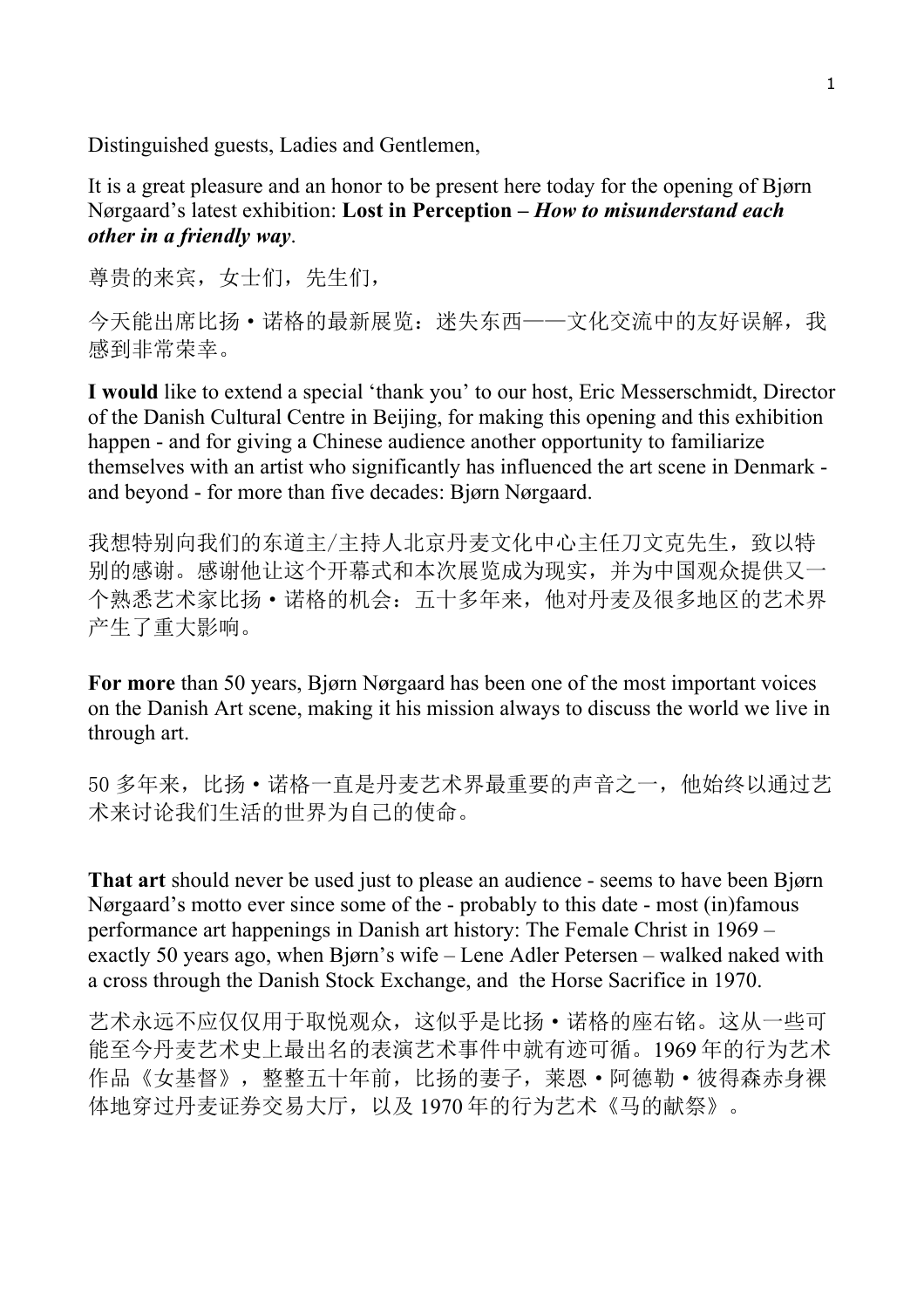**Since the experimental** days of the 1960's and 1970's, Bjørn Nørgaard has produced an impressive amount of art works, and his sculptures and art works can be found in numerous Danish cities.

自 1960 年代和 1970 年代的实验阶段以来,比扬·诺格创作了大量的艺术作 品,他的雕塑和艺术作品在丹麦很城市中都可以找到。

**Two of his** main and most well-known works have been carried out in close collaboration with Her Majesty The Queen of Denmark. Namely, a series of 17 modern tapestries – depicting 1,200 years of history of the Kingdom of Denmark – displayed in the Great Hall of Christiansborg Palace in Copenhagen. And lately, the striking gold, silver, and glass sarcophagus that one day will serve as the final resting place of Her Majesty in Roskilde Cathedral.

他最主要和著名的作品,是和丹麦女王陛下密切合作下完成的。 第一件是 17 副系列现代挂毯, 描绘了丹麦王国 1200 年的历史, 展示在哥本哈根的克里斯 蒂安堡大会堂。 另一件是最近的一座引人注目的由金、银、和水晶石做成的棺 椁,以后将成为女王陛下在罗斯基勒大教堂的最后安息之所。

So a hippie provocateur may turn into a royal artist! 所以一个充满挑衅的嬉皮也会 成为王室艺术家。

**Parallel to** his long career in Denmark, Bjørn Nørgaard looked to China 16 years ago, and China has played a large role in his working ever since. Just a few weeks ago, I had the pleasure of visiting his workshop in Xiamen, where he now produces his sculptures and spends several months every year.

This Chinese connection has paid off. No other Danish artist have obtained the same degree of recognition and success in China as Bjørn Nørgaard.

与他在丹麦的漫长职业生涯相似,比扬诺格在 16 年前将视线转向中国, 从此 以后,中国在他的工作中发挥了重要作用。 就在几个星期前,我有幸参观了他 在厦门的工作室,他现在每年都会在那里制作他的雕塑,度过好几个月的时 间。

这种与中国的联结得到了回报。 没有任何其他丹麦艺术家和比扬诺格一样在中 国获得同等程度的认可和成功。

**Over the years,** Bjørn Nørgaard has held numerous exhibitions in China, and 4 years ago, he was invited to show a retrospect solo exhibition - 'Re-modelling the World' at the Chinese Academy of Fine Arts, as the first Danish artist ever.